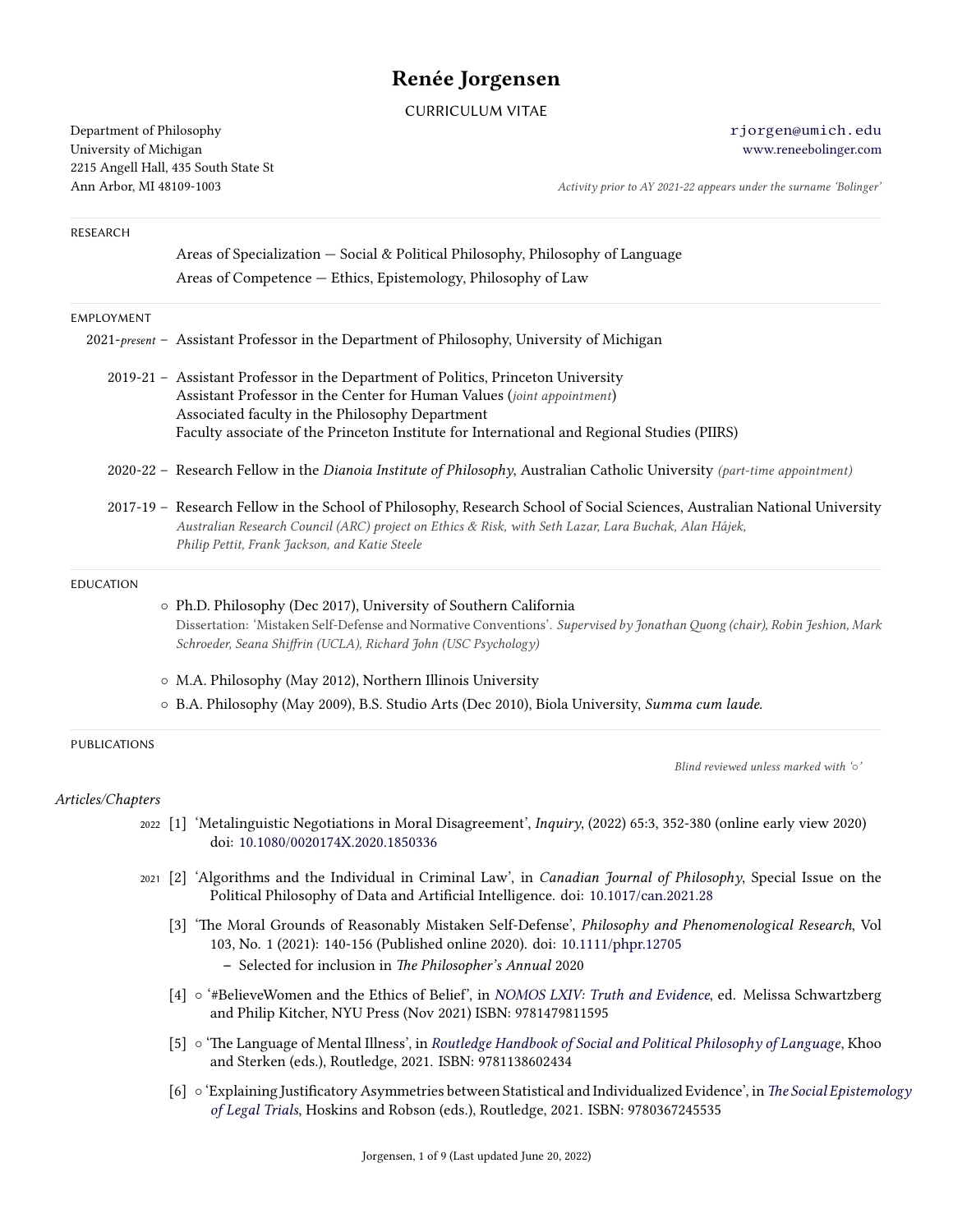- [7] 'Demographic Statistics in Defensive Decisions', *Synthese* 198 (2021): 4833-4850. (Published online 2019) doi: [10.1007/s11229-019-02372-w](http://dx.doi.org/10.1007/s11229-019-02372-w). Topical collection on Norms for Risk, Bolinger, Hájek, and Lazar, eds.
- <sup>2020</sup> [8] *◦* 'Varieties of Moral Encroachment', *Philosophical Perspectives* (a supplement to *Noûs*) Vol. 34, No. 1 (2020): 5-26 doi: [10.1111/phpe.12124](http://dx.doi.org/10.1111/phpe.12124)
	- [9] 'Contested Slurs: Delimiting the Linguistic Community', *Grazer Philosophische Studien* 97 (2020): 1-22. doi: [10.1163/18756835-09701003](http://dx.doi.org/10.1163/18756835-09701003). Special issue on Non-Derogatory Pejoratives, Cepollaro and Zeman, eds.
	- [10] 'Strictly Speaking' (co-authored with Alexander Sandgren), *Analysis* Vol. 80, No. 1 (2020): 3-11 doi: [10.1093/analys/anz017](http://dx.doi.org/10.1093/analys/anz017)
	- [11] 'The Rational Impermissibility of Accepting (some) Racial Generalizations', *Synthese* 197 (2020): 2415-2431. (Published online 2018) doi: [10.1007/s11229-018-1809-5](http://dx.doi.org/10.1007/s11229-018-1809-5)
- <sup>2019</sup> [12] 'Moral Risk and Communicating Consent', *Philosophy and Public Affairs* 47 (2019): 179-207. doi: [10.1111/papa.12144](http://dx.doi.org/10.1111/papa.12144)
- <sup>2017</sup> [13] 'Reasonable Mistakes and Regulative Norms: Racial Bias in Defensive Harm', *Journal of Political Philosophy* Vol. 25, No. 2 (2017): 196-217. doi: [10.1111/jopp.12120](http://dx.doi.org/10.1111/jopp.12120)
	- [14] 'Revisiting the Right to do Wrong', *Australasian Journal of Philosophy* Vol. 95, No. 1 (2017): 43-57. doi: [10.1080/00048402.2016.1179654](http://dx.doi.org/10.1080/00048402.2016.1179654)
	- [15] 'The Pragmatics of Slurs', *Noûs* Vol. 51, No. 3 (2017): 439-462. (Published online 2015) doi: [10.1111/nous.12090](http://dx.doi.org/10.1111/nous.12090)
- *Book Reviews* Review of *How Propaganda Works* by Jason Stanley. *Ethics* Vol. 127, No. 2 (2017): 502-507. [doi: 10.1086/688753](http://www.journals.uchicago.edu/doi/abs/10.1086/688753)

#### WORK IN PROGRESS

'•' = draft available '*⋄*' = talk outline *Working papers and papers presently under review omitted.*

Book manuscript | Rewriting Rights: Making Reasonable Mistakes in a Social Context. Under contract with Oxford University Press.

- Chpt 1. Problems of Ignorance: Mistakes are Made
- Chpt 2. Rewriting Rights
- Chpt 3. What Rights Require
- Chpt 4. The Social Approach to Rights
- Chpt 5. The Story for Consent
- Chpt 6. The Story for Self-Defense
- Chpt 7. The Reasonable Person's Reasons
- Chpt 8. Moral and Political Obligations under Opacity
- *⋄* Chpt 9. Stewards of our Norms: Upshots for Law, Protest, and Policing

ManuscRipt WoRKshops

- One-day manuscript workshop at the *Safra Center for Ethics* at Harvard University, with comments by Adam Hosein and Anni Räty (April 20 2022)
- Two-day manuscript workshop at the *Institute for Law & Philosophy* at the University of Pennsylvania Law School, organized by Kimberly Kessler Ferzan, with comments by Daniel Wodak and Heidi Hurd (July 16 & August 20 2021)
- One-day informal reading group at Princeton University (August 14 2020)

MEDIA

*⋄* Guest on Lam, Barry (host). *Hi-Phi Nation: Philosophy in Story Form*, 2019. Season III, Episode 1: 'The Pre-Crime Unit'. *Slate Podcasts*: <https://hiphination.org/season-3-episodes/s3-episode-1-the-precrime-unit/> *In connection with 'The Rational Impermissibility of Accepting Racial Generalizations'*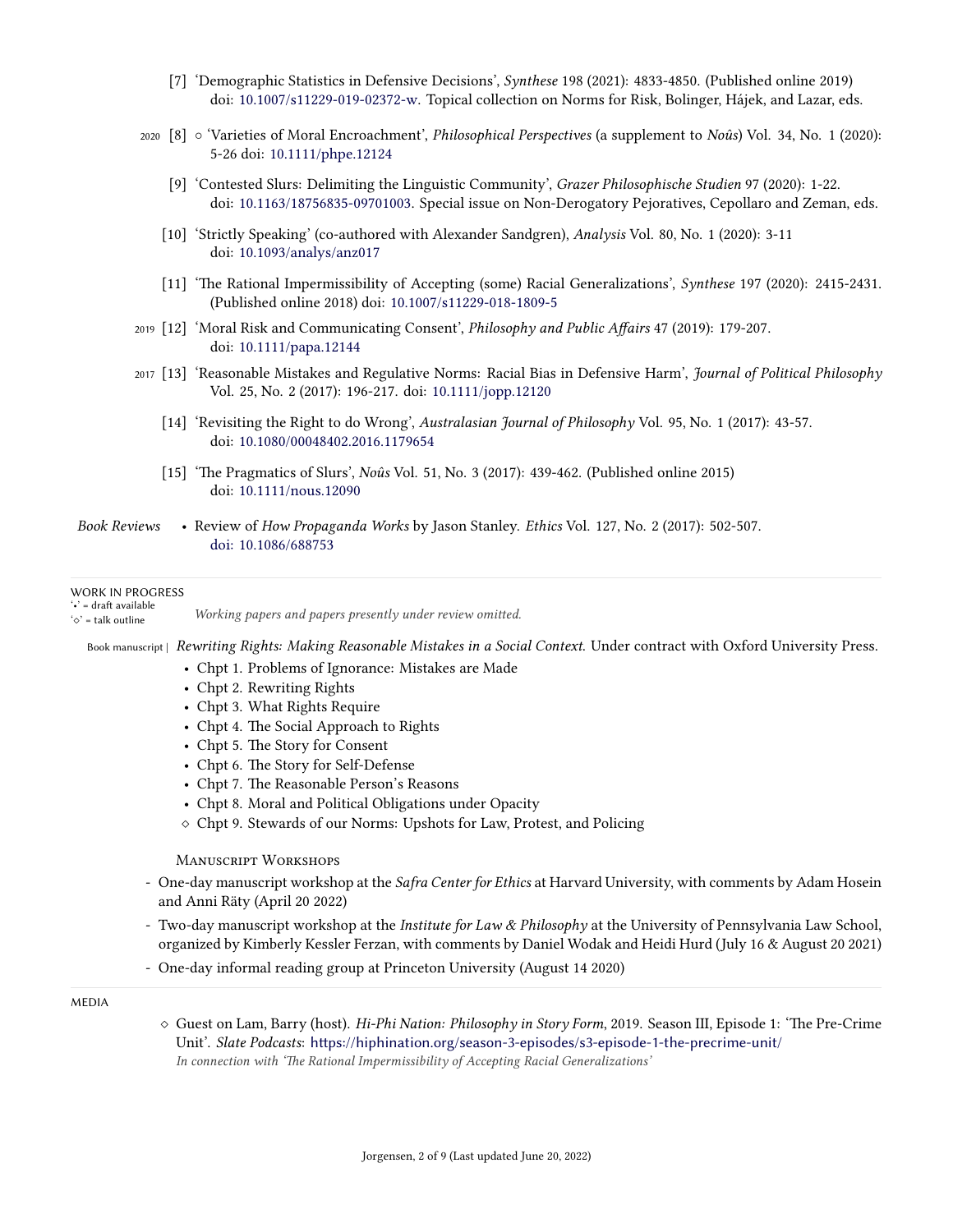*⋄* Guest on Halliday, Dan, Lawford-Smith, Holly, & Rowland, Richard (hosts). *Dialogues: A Philosophy Podcast*, 2018. Season II, Episode 7: <https://soundcloud.com/snodger-media/dialogues-07-renee-bollinger> *In connection with 'Moral Risk and Communicating Consent'.*

## FELLOWSHIPS &

| <b>AWARDS</b> | 2021-22 - Harvard University, Edmond J. Safra/Carr Center Joint Fellow-in-Residence for the academic year 2021-22<br>- American Council of Learned Societies Fellowship for the academic year 2021-22 (stipend declined)<br>- National Humanities Center Residential Fellowship for the academic year 2021-22 (declined)                                                                          |
|---------------|---------------------------------------------------------------------------------------------------------------------------------------------------------------------------------------------------------------------------------------------------------------------------------------------------------------------------------------------------------------------------------------------------|
|               | 2021 - Philosopher's Annual Selection for 'The Moral Grounds of Reasonably Mistaken Self-Defense'<br>Selected as one of the best ten philosophy papers published in 2020                                                                                                                                                                                                                          |
|               | 2019 - Residential Fellow, Philosophy of Statistics Summer Seminar, Virginia Polytechnic Institute and State<br>University<br>- Australia National University Early Career Researcher Travel Grant (\$3k)                                                                                                                                                                                         |
|               | 2017 - PhD Fellow, Graduate Reading Retreat (Kioloa), Stockholm Centre for the Ethics of War and Peace                                                                                                                                                                                                                                                                                            |
|               | 2016 - PhD Fellow, Graduate Reading Retreat (Venice), Stockholm Centre for the Ethics of War and Peace<br>- PhD Achievement Award, University of Southern California<br>Awarded to five out of the 3,000+ students enrolled in PhD programs university-wide<br>- Flewelling Award for Outstanding Graduate Students, University of Southern California<br>Competitive philosophy department award |
|               | 2015-16 - Scholar at the Saks Institute for Mental Health Law, Policy, and Ethics                                                                                                                                                                                                                                                                                                                 |
|               | 2015 - University Outstanding Teaching Assistant Award, University of Southern California<br>Awarded to the top three teaching assistants University-wide, one each in the humanities, social sciences, and hard sciences                                                                                                                                                                         |
|               | 2014 - Award for Excellence in Teaching, University of Southern California<br>Awarded to one teaching assistant per department                                                                                                                                                                                                                                                                    |
|               | 2013 - University of Southern California Graduate School Professional Development Summer Fellowship<br>Sponsored by the National Science Foundation (NSF); Competitive University Fellowship                                                                                                                                                                                                      |
|               | 2012-17 - University Provost Fellowship, University of Southern California - Competitive University Fellowship                                                                                                                                                                                                                                                                                    |
|               | 2012 - C. Mason and Madeline Myers Graduate Philosophy Award, Northern Illinois University<br>Awarded to one outstanding student in the philosophy M.A. program                                                                                                                                                                                                                                   |
|               | 2011 - University Fellowship, The Graduate School, Northern Illinois University - Competitive University Fellowship                                                                                                                                                                                                                                                                               |
|               |                                                                                                                                                                                                                                                                                                                                                                                                   |

# PRESENTATIONS

'*•*' = by invitation

'*◦*' = by peer review

## RECENT & UPCOMING TALKS

- 2022 Jun *• Roundtable participant* at Interdisciplinary Conference on the Ethical Dimensions of Data-driven or AI Policing Technologies at Northwestern University. *Organized by Duncan Purves and Ryan Jenkins*.
- 2022 July *•* Taking a Social Approach to Rights PIKSI Boston, Alain Locke Fellows Seminar Speaker.
- 2022 Sept *•* Roundtable Participant, *Use of Force Theory: Lessons from Self-Defense and Just War for Policing*, at the University of Virginia Law School
- 2022 Sept *•* TBD Berkeley Workshop in Law, Philosophy, and Political Theory, *coordinated by Johann Frick and Véronique Munoz-Dardé*
- 2022 Oct *•* TBD Eastham Philosophy Workshop and Retreat
- 2022 Oct *•* TBD Yale Law School, Legal Theory Workshop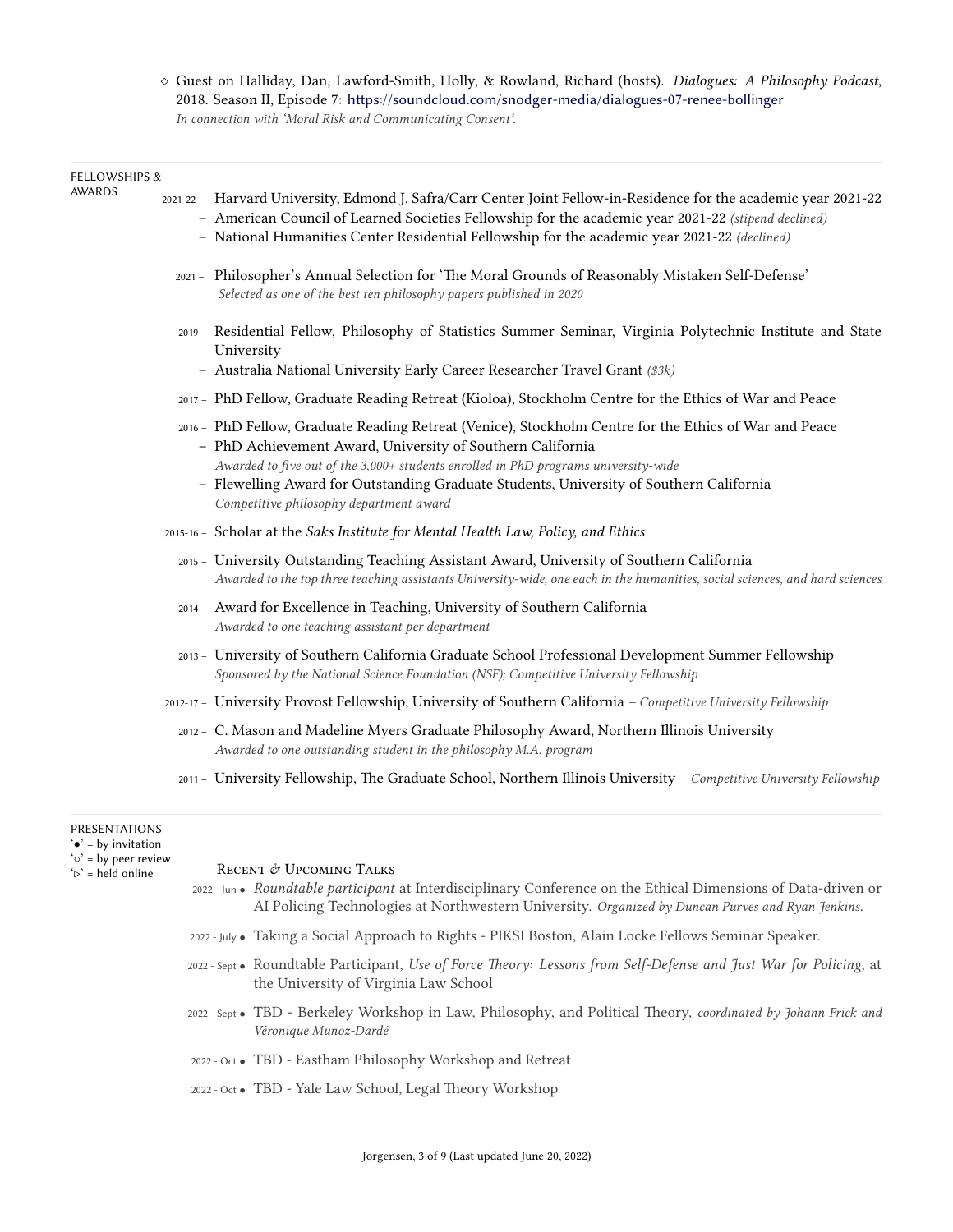2022 - Nov *•* TBD - Simon Fraser University, Philosophy Dept. Colloquium

2023 - Feb *•* Central APA - Invited Colloquium on Ethics & AI. Denver. *Panel organized by Robert Pasnau.*

#### Keynote AddResses

- 2023 Apr *•* Workshop on Defending Yourself and What's Yours under Uncertainty, at the University of Zurich. *Organized by Lisa Hecht (Stockholm University), Susanne Burri (University of Konstanz), and Jennifer Page (University of Zurich).*
- 2021 Sept *• ▷* 'Rewriting Rights: The Social Approach' MANCEPT workshop *State of the Art: The Nature and Function of Rights* (Keynote). *Other keynotes by Nicolas Cornell (University of Michigan), Rowan Cruft (Stirling), Matthew Kramer (Cambridge), and Laura Valentini (LMU). Convenors: Giulio Fornaroli (Universidad Nacional Autónoma de México) and Cristián Rettig (Universidad Adolfo Ibáñez)*
- 2021 Jun *• ▷* 'Are We Entitled to Be Believed? ' Keynote address, MIT/UM Social Philosophy Graduate Student Workshop (M2SP)

## **COMMENTARIES**

- 2022 Oct *• ▷* Author Meets Critics: Endre Begby's *Prejudice: A Study in Non-Ideal Epistemology*, Concept Centre at the University of Cologne
- 2019 Sept *•* Comments on Kimberly Ferzan's '#BelieveWomen and the Presumption of Innocence: Clarifying the Questions for Law and Life', American Society for Political and Legal Philosophy, Conference on Truth and Evidence
- 2019 Sept *•* Comments on Johann Frick's 'Dilemmas, Luck, and the Two Faces of Morality', LSR Fellows' Research Seminar, Center for Human Values, Princeton University

## **TALKS GIVEN**

- [1] Doxastic Rights and Wrongs *(joint work w/Maegan Fairchild. Old title: Are We Entitled to 'Be Believed'?)* 2022 - May *•* University of California at Davis, Philosophy Dept. Colloquium
- 2022 Feb *•* American Philosophical Association, Central Division. *Invited Colloquium on Moral Encroachment* 2021 - Jun *• ▷* Michigan-MIT Social Philosophy Workshop (M2SP) 2021 (Keynote)
- 2021 May *• ▷* Archè Epistemology: Current Themes, with the Centre for Ethics, Philosophy, and Social Theory and the Feminist Philosophy and Social Theory seminars at St. Andrews

#### [2] Predictive Policing and the Fair Distribution of Risk (Can Predictive Hotspot Policing be Justified?)

- 2022 Apr *•* Harvard University, Safra Center For Ethics Fellows in Residence Seminar. *Comments by Lily Hu and Sharad Goel*
- 2021 Dec *•* Syracuse University; Philosophy Colloquium
- 2021 Nov *• ▷ Mind and Morality Lab* online talk series: Democracy and Culture, at Boston University (organized by Victor Kumar)
- 2021 Mar *• ▷* Workshop on Ethics in Criminal Justice AI, University of Florida (organized by Duncan Purves, Jeremy Davis)

### [3] Encroachment and Epistemic Negligence

- 2022 Mar *•* Northeastern Ethics & Epistemology Workshop, *Organized by Chad Lee-Stronach*
- 2022 Feb *•* Northwestern's Pre-Central APA Epistemology Workshop, *Organized by Jennifer Lackey*

## [4] The Reasonable Person's Reasons

2022 - Mar *• ▷* Barcelona Law and Philosophy Colloquium, (at Pompeu Fabra University in Barcelona) 2021 - May *• ▷* Virtual Hart Seminar, Surrey Centre for Law and Philosophy

#### [5] Our Moral and Political Obligations under Normative Opacity

2021 - Oct *• ▷* Queen's University, Philosophy Dept. Colloquium

## [6] The Ethical Imperative of Transparency in Policing

- 2021 Mar *• ▷* University of York (Philosophy Colloquium)
- [7] Algorithms and the Individual in Criminal Law *(old title: What is the Right to an Individualized Decision?)*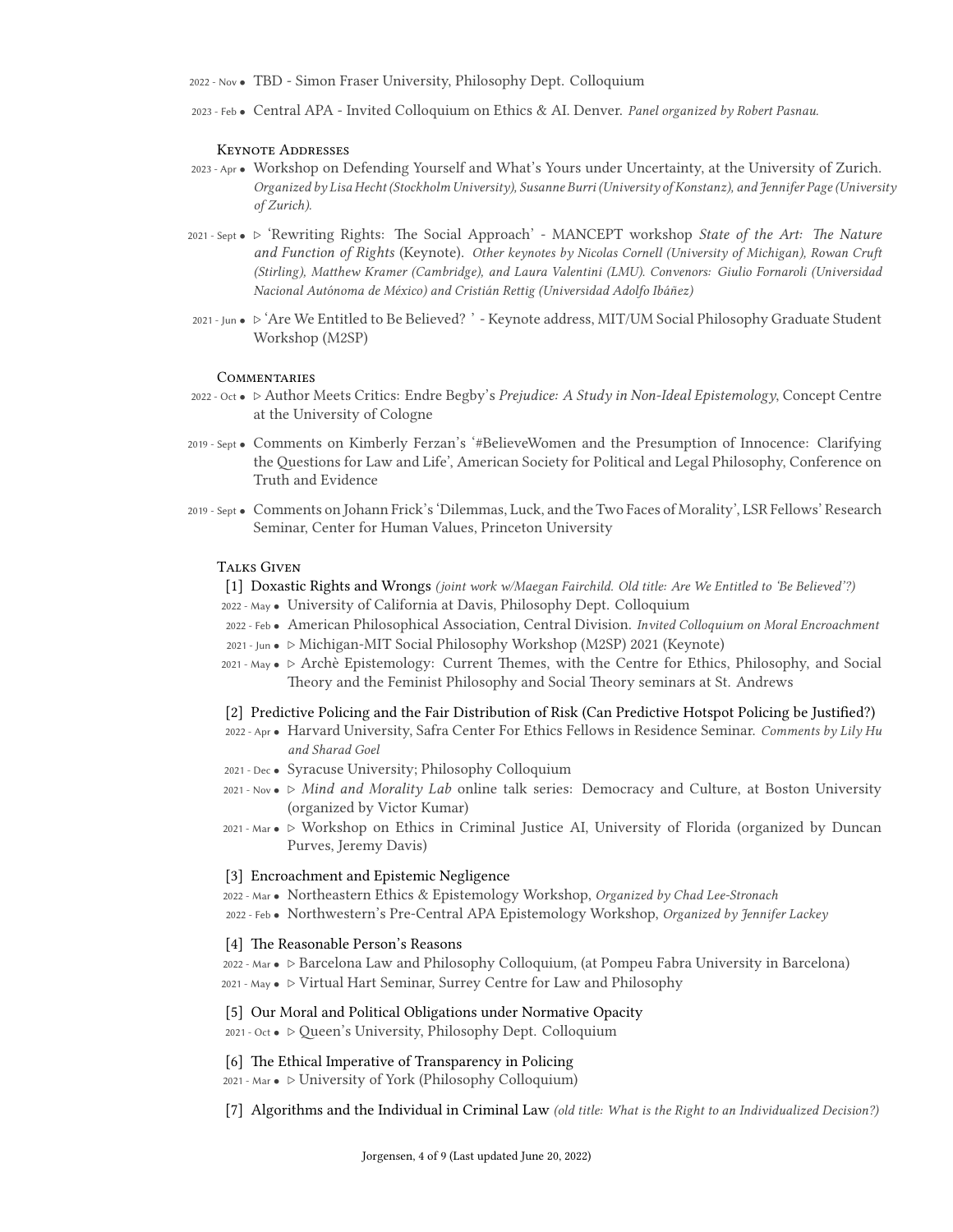- 2020 Dec *• ▷* Philosophy, Artificial Intelligence, & Society Network Workshop
- 2020 Dec *• ▷* Center for Ethics, Law, and Public Affairs, University of Warwick
- 2020 Oct *• ▷* Fellowship of Woodrow Wilson Scholars, Princeton University
- 2020 Sept *• ▷* Dianoia Institute of Philosophy, Australian Catholic University
- 2020 Mar *◦* Philosophy, Politics, and Economics Society, New Orleans.*Part of the panel 'Probability and Proof in Legal Trials', with Marcello DiBello (CUNY) and Chad Lee-Stronach (Stanford) – Cancelled due to COVID-19 containment measures*.
- 2020 Jan *•* Workshop on The Ethics of Technology at Work and in Public Institutions, Radcliffe Institute for Advanced Study, Harvard University. *Convened by Jeff Behrends, Ned Hall, and Kate Vredenburgh. Comments by Jeff Behrends.*
- 2019 Nov *•* Princeton University Center for Human Values, workshop on the Democratic Implications of Algorithmic Decision-Making. *Organized by Annette Zimmerman. Comments by Chad Lee-Stronach.*

#### [8] Rewriting Rights: the Social Approach

- 2021 Apr *• ▷* University of California, San Diego; Political Theory Colloquium
- 2021 Jan *• ▷* University of North Carolina, Chapel Hill; Philosophy Colloquium
- 2020 Nov *• ▷* University of Michigan; Philosophy Colloquium
- 2020 Sept *• ▷* Umeå University; Philosophy Colloquium
- 2019 Nov *•* University College London; Law & Political Theory Colloquium
- 2019 Oct *•* Harvard University; Political Theory Colloquium
- 2019 Oct *•* Princeton Workshop in Normative Philosophy
- 2019 Oct *•* Princeton Political Theory Research Seminar
- 2019 July *◦* Australasian Association of Philosophy Conference, Wollongong

## [9] #BelieveWomen and the Ethics of Belief

- 2020 Aug *• ▷* Monash University Philosophy Colloquium
- 2020 July *• ▷* Oxford Summer Lockdown Epistemology Group
- 2020 Jun *• ▷* Social (distance) Epistemology Series, *Other speakers: David Enoch (Jerusalem), Alex Guerrero (Rutgers), Sarah Moss (Michigan), and Richard Miller (East Carolina).*
- 2020 May *• ▷* Value Theory Reading Group, Rutgers University
- 2020 Apr *• ▷* LSR Fellows' Research Seminar, Center for Human Values, Princeton University

## [10] The Costs of Rational Social Inference Patterns

2020 - May *• ▷* Social Externalities: A Virtual Workshop on Concepts and Applications. *Convened by Marc Fleurbaey (Princeton) and Ravi Kanbur (Cornell). Other speakers: Thomas Christiano (Arizona), Veena Das (John Hopkins), John Doris (Cornell), Kathryn Edin (Princeton), Susan Fiske (Princeton), Karla Hoff (Columbia), Simon Levin (Princeton), Jane Mansbridge (Harvard), Elisa Reis (Rio de Janeiro), Annelise Riles (Northwestern), Kim Scheppele (Princeton), Eldar Shafir (Princeton), Dennis Snower (Brookings), Elke Weber (Princeton), Kim Weeden (Cornell).*

### [11] Varieties of Moral Encroachment

- 2019 Oct *•* Boston University Ethics Seminar Series
- 2019 Jun *•* University of Cologne, *Ethics and Beliefs Workshop*. *Organized by Amy Floweree, Paul Silva, and Georgi Gardiner.*

## [12] Objective Rights & Epistemic Risks: Beyond Subjective Permissibility

- 2022 Apr *•* Notre Dame/Australian Catholic University International Ethics Conference. *Organized by Robert Audi and Stephen Finlay*.
- 2022 Jan *• ▷* American Philosophical Association, Eastern Division. *Invited Symposium, session on Epistemic Constraints in Moral Theory. Comments by Holly Smith and Chelsea Rosenthal.*
- 2019 May *•* Massachusetts Institute of Technology, *Workshop on Moral Rights*. *Comments by Anni Räty*. *Organized by Daniel Munoz and Joe Bowen. Other speakers: Frances Kamm, Julia Driver, Julia Markovits*.
- 2018 Oct *•* Wuhan University Philosophy Seminar (colloquium)
- 2018 Oct *•* National University of Singapore (colloquium)
- 2018 Oct *•* University of Otago Philosophy Seminar (colloquium)
- 2018 Aug *•* University of Melbourne Philosophy Seminar (colloquium)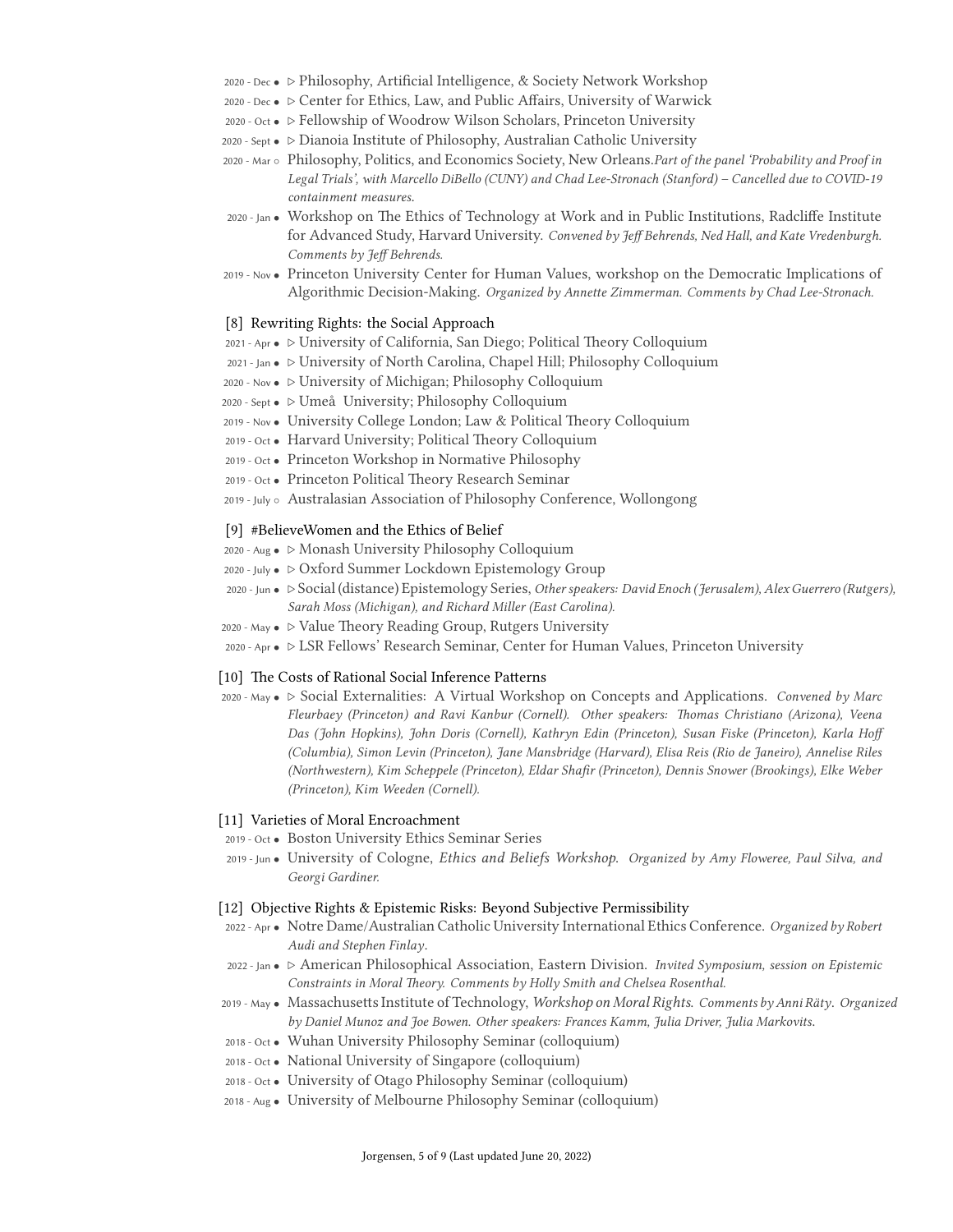2018 - July *•* Australian National University, *Workshop on Ethics & Risk*. *Comments by Rahul Kumar. Coorganized with Seth Lazar.*

#### [13] Explaining Asymmetries in the Justificatory Force of Statistical and Individualized Evidence

2019 - Apr *•* Virginia Tech University (colloquium)

2017 - Nov *•* Australian National University *Philosophy & Economics Workshop*. *Organized by Katie Steele*.

#### [14] Moral Risks and Communicating Consent

- 2019 Apr *•* Virginia Tech University, Seminar on Feminist Philosophy
- 2019 Mar *◦* Philosophy, Politics, and Economics Society Meeting, New Orleans. Part of the panel 'Normative Powers and Convention' with Tom Dougherty (Cambridge/UNC) and Erin Taylor (Washington & Lee)
- 2018 Sept *•* Victoria University of Wellington Philosophy Seminar (colloquium)
- 2018 Mar *•* Melbourne Applied Philosophy Seminar

## [15] Naïve Slurring and Non-Derogatory Slurs: Delimiting the Linguistic Community

- 2019 Mar *•* 'Contested Slurs', University of Sydney (colloquium)
- 2018 July *◦* Australian Association of Philosophy/New Zealand Association of Philosophy Joint Meeting, Wellington

### [16] The Moral Grounds of Mistaken Self-Defense

- 2019 Mar *•* University of Queensland, Philosophy Seminar (colloquium)
- 2018 Feb *•* Australian National University, Philosophy Thursday Seminar (colloquium)
- 2016 Sept *◦* Manchester Center for Political Theory (MANCEPT), Panel on Risk & Uncertainty
- 2015 Oct *◦* Harvard Graduate Political Theory Conference *Comments by Edmund 'Tweedy' Flanigan.*

### [17] The Rational Impermissibility of Accepting Racial Generalizations

- 2019 Feb *• ▷* Seminar in Logic, Philosophy of Science, & Epistemology, University of Gdansk
- 2017 May *◦* St. Louis Annual Conference on Reasons and Rationality (SLACRR) *Comments by Julianne Chung.*
- 2016 Nov *•* Talbot Philosophical Society Colloquium, Biola University
- 2016 Oct *◦* 9 th Arché Graduate Conference, St. Andrews *Comments by Ethan Landes*.

## [18] The Case for Conventional Defensive Permissions

- 2018 Jan *•* Oxford University, Exeter and Worcester College (joint)
- 2018 Jan *•* 6 th Annual Australasian Workshop in Moral Philosophy
- 2017 Nov *•* Princeton University, Political Theory and Center for Human Values (joint seminar)
- 2017 Nov *◦* Stockholm Centre for the Ethics of War and Peace Graduate Reading Retreat *Comments by Suzanne Uniacke.*

## [19] Testimonial Injustice and the Harm in Mental Illness Epithets

- 2017 Dec *•* New York Philosophy of Language Workshop
- 2017 Dec *•* University of Southern California, (colloquium)
- 2017 Mar *◦* American Philosophical Association Central Division Meeting, Kansas City (symposium) *Comments by Cassie Herbert*.

#### [20] The Problem of the Mistaken Defender

- 2016 Sept *◦* Stockholm Centre for the Ethics of War and Peace Graduate Reading Retreat *Comments by Lars Christie*.
- 2016 Aug *◦* Rocky Mountain Ethics Congress (RoME), Boulder. *Comments by Howard Nye.*

### [21] Reporting Bad Beliefs: Solutions for Pragmatic Accounts of Slurs

- 2016 Mar *◦* American Philosophical Association Pacific Division Meeting, San Francisco (colloquium). *Comments by Kent Bach*.
- 2015 Nov *◦* 9 th Annual Northern Graduate Conference at Northern Illinois University. *Comments by Meagan Phillips*.

#### [22] Reasonable Mistakes and Regulative Conventions: Racial Bias in Defensive Harm

2015 - Dec *◦* Political Violence Workshop, University of Connecticut. *Organized by Daniel Silvermint*.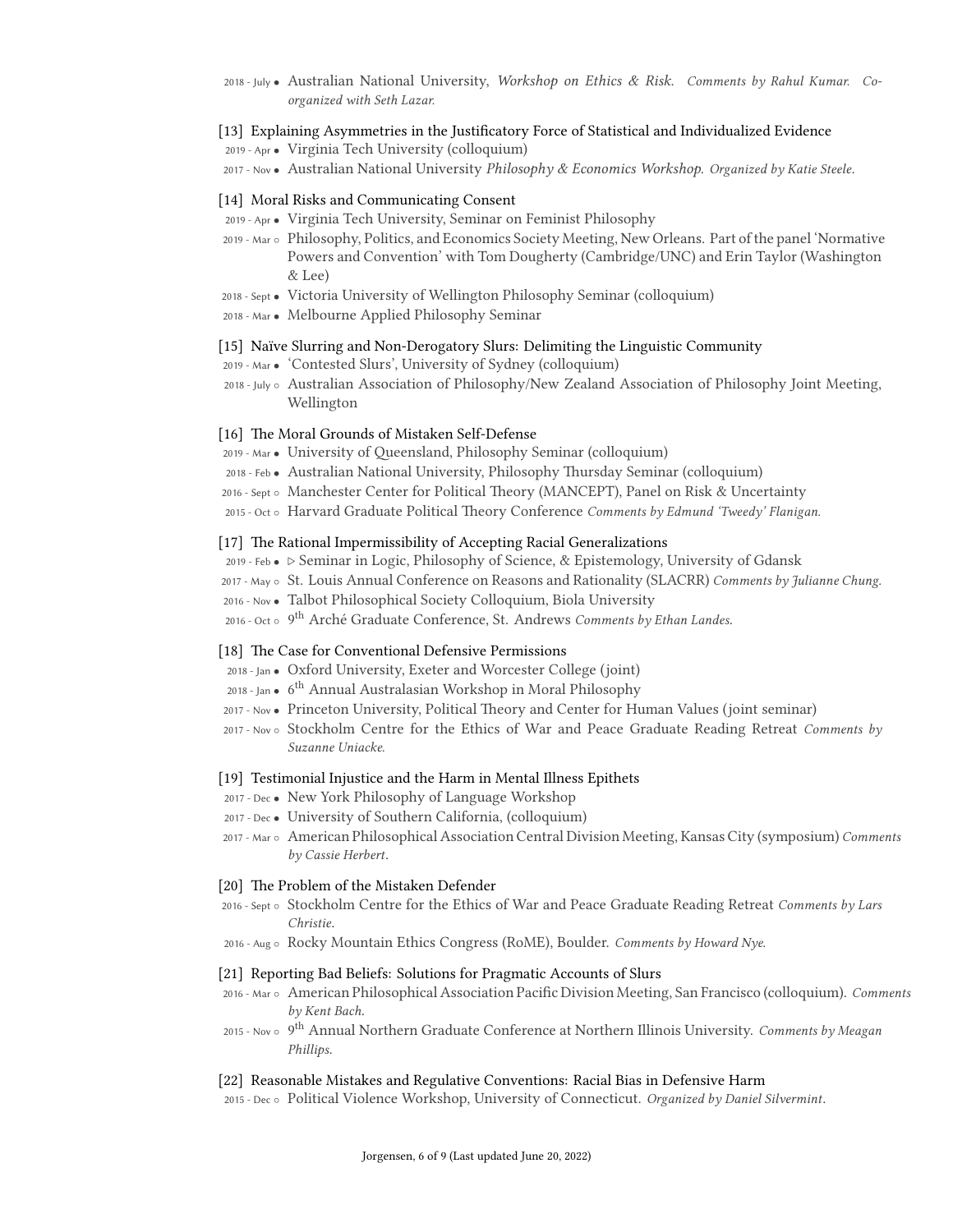## [23] Metalinguistic Moral Disagreement

2015 - Feb *◦* American Philosophical Association Central Division Meeting, St. Louis (colloquium). *Comments by Jamie Dreier*.

## [24] Revisiting the Right to do Wrong

2014 - Oct *◦* UCLA Law and Philosophy Graduate Conference. *Comments by David Bordeaux.*

## [25] The Specification Problem for Anderson's Democratic Egalitarianism

- 2014 Mar ∘ 8<sup>th</sup> Annual Conference Northwestern University Society for Theory in Ethics and Politics. *Comments by Jessica Talamantez*.
- [26] The Pragmatics of Slurs
- 2013 Apr *◦* Princeton/Rutgers Graduate Student Conference. *Comments by Ashley Atkins.*
- 2013 Apr *◦* 7 th Annual Texas Tech University Philosophy Graduate Student Conference.

#### [27] Chancy Conditionals: A Critique of Hawthorne

2012 - Apr *◦* Indiana Philosophical Association. *Comments by Sam Cowling*.

## [28] A Prosententialist Account of Vagueness

- 2012 Feb *◦* USC/UCLA Graduate Conference. *Comments by Gabriel Oak Rabin.*
- 2011 Sept *◦* 15th Annual British Postgraduate Philosophical Association Conference. *Comments by Kian Mintz-Woo*
- 2011 Sept *◦* 32nd Central States Philosophical Association Annual Conference. *Comments by Nicholas Baima*

#### ACADEMIC SERVICE

- *Editorial* Lead guest editor, *Synthese* [Topical Collection on 'Norms for Risk',](https://link.springer.com/journal/11229/topicalCollection/AC_fb93ffee5bd81f812ab00664e5912fd9) with Alan Hájek and Seth Lazar
	- PhilPapers Assistant Area Editor, Philosophy of Law (2016-present)
	- Editorial Assistant, *Journal of Ethics and Social Philosophy* (2016-17)
- *Refereeing* Program Committee, [2022 Fairness, Accountability, and Transparency](https://facctconference.org/2022/) (FAccT) Conference – Program Committee, 2021 AAAI/ACM Conference on *[Artificial Intelligence, Ethics, and Society](https://www.aies-conference.com/2021/program-committee/)*
	- Conferences Philosophy, Politics, and Economics Society Conference (2021, 2022) St Louis Annual Conference on Reasons and Rationality (2018) • USC/UCLA Graduate Conference (2013-17) • Midwest Regional Graduate Conference (2011)
		- Journals *American Political Science Review Analysis* (*×*3) *Analytic Philosophy Australasian Journal of Philosophy* (*×*5+) • *Dialectica* (*×*3) • *Episteme* (*×*2) • *Ergo* • *Erkenntnis* (*×*2) • *Ethical Theory and Moral Practice* (*×*2) • *Ethics* (*×*4) • *Inquiry* • *Journal of Philosophy* (*×*4) • *Journal of Applied Philosophy* • *Journal of the American Philosophical Association* • *Journal of Ethics and Social Philosophy* (*×*4) • *Journal of Moral Philosophy* • *Journal of Political Philosophy* (*×*10+) • *Journal of Practical Ethics* • *Journal of Social Philosophy* • *Kennedy Institute of Ethics* • *Noûs* • *Pacific Philosophical Quarterly* (*×*5+) • *Philosopher's Imprint* (*×*2) • *Philosophical Quarterly* (*×*3) • *Philosophical Studies* (*×*2) • *Philosophy and Phenomenological Research* (*×*5+) • *Philosophy and Public Affairs* • *Ratio Juris* • *Social Theory and Practice* (*×*2) • *Synthese* (*×*5+) • *The Journal of Ethics* • *Topoi* • *Thought*
		- Books *Oxford University Press* (*×*3)
- *Administrative ⋄* Princeton University Center for Human Values (UCHV) Executive Committee; Politics Senior Thesis Prize Committee ('21); UCHV Senior Thesis Prize Committee ('20); Politics Senior Poster Committee ('20)
	- *⋄* Search Committee Member, Princeton Climate Futures Initiative search for postdoctoral scholars (2020-21);
	- *⋄* Faculty mentor for UCHV Postdoctoral Scholars (2020-21); Mentor, Job Candidate Mentoring Program for Women in Philosophy (2018-19)
	- *⋄* Convener, ANU Thursday Seminars in Philosophy (2018)
	- *⋄* Co-Organizer, ANU Workshop on Ethics & Risk (2018)
	- *⋄* Co-Organizer, USC/UCLA Graduate Conference (2014)
	- *<sup>⋄</sup>* Co-Organizer, 5th Annual Midwest Regional Graduate Conference in Philosophy (2011)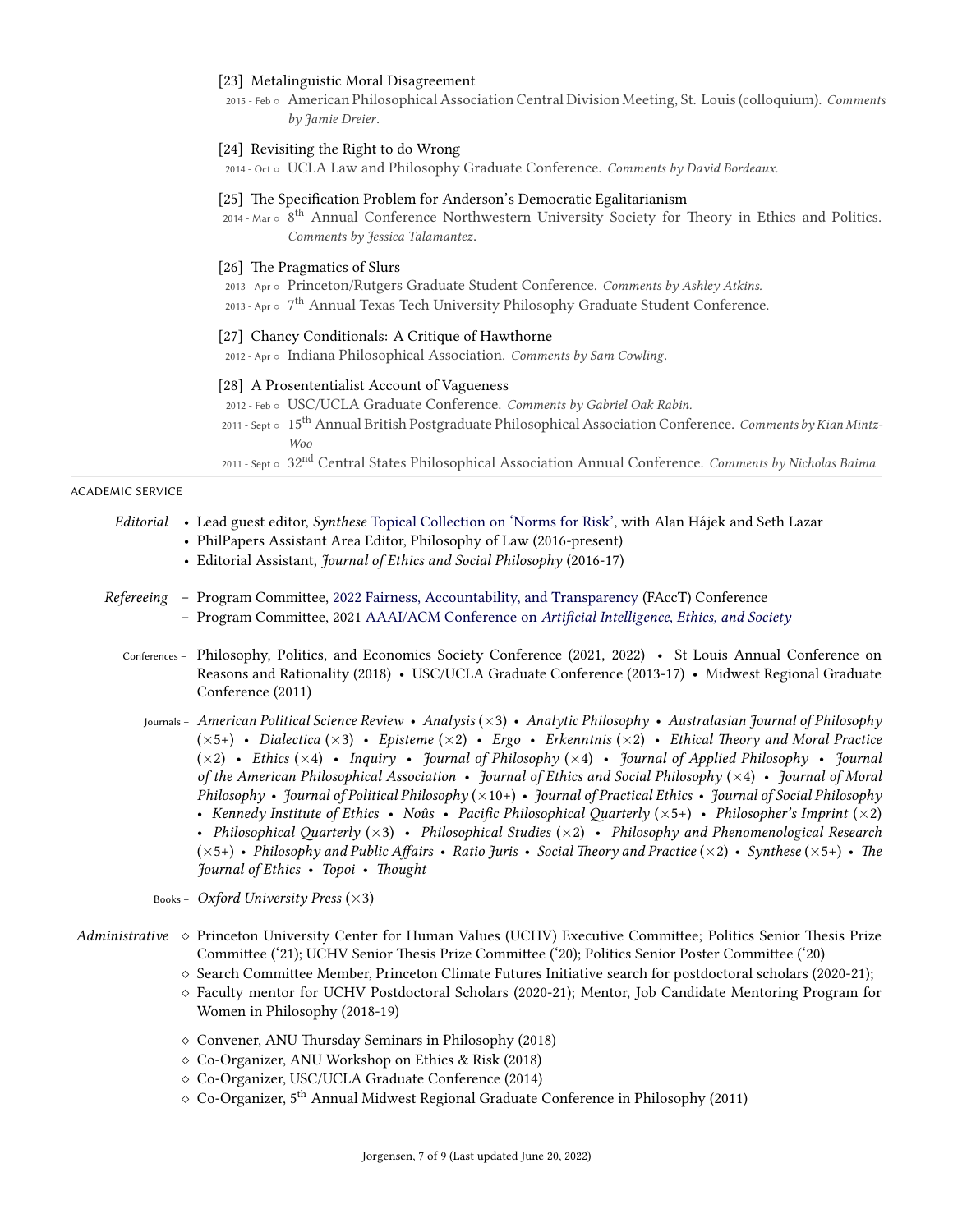- *⋄* President, Philosophy Graduate Student Association, *University of Southern California* (2015-16)
- *⋄* Philosophy Graduate Student Advisory Council, *Northern Illinois University* (2011)
- *Memberships* Association for Political Theory American Society for Political and Legal Philosophy Philosophy, Politics, and Economics Society • American Philosophical Association • Australasian Association of Philosophy

#### TEACHING/ADVISING

*⋄* = Graduate

*•* = Undergraduate

GRaduate Advising

- <sup>2022</sup> *<sup>⋄</sup>* Laura Soter: *Rethinking Control in the Ethics of Mental States* Dissertation Committee Member. *Univ. Michigan; defense 7/19/2022*
- 2021- *<sup>⋄</sup>* Sumeet Patwardhan: *Sex, Blame, and Consent* Dissertation Committee Member. *Univ. Michigan*
- 2021- *<sup>⋄</sup>* Sonny Kim: *Structural Injustice, Social Equality, and the Demands of Solidarity*. Dissertation Committee Member. *Princeton Univ.; passed prospectus 12/10/2020*
- 2020- *<sup>⋄</sup>* Jade Ngo: *Structural Injustice and the Duty of the Oppressed*. Dissertation Committee Member. *Princeton Univ.*
- 2019-21*<sup>⋄</sup>* Alexandra Lloyd: *Moral Encroachment: An Investigation Across Domains*. Prospectus Committee Member, Dissertation Committee Member. *Univ. of Colorado at Boulder; passed prospectus 05/24/2019, successfully defended 04/23/2021*
	- <sup>2020</sup> *<sup>⋄</sup>* Adam Kern: *Principles of International Taxation*. Dissertation Committee Member (4th reader). *Princeton Univ.; successfully defended 10/26/2020*
- <sup>2020</sup> *<sup>⋄</sup>* Gabriel Karger: *Proportionality, Necessity, and Legal Proof*. Independent Paper Advisor. *Princeton Univ.*

UNDERGRADUATE SENIOR THESIS ADVISING *– Year-long independent study culminating in a 80-120 pg thesis* 

- AY 2020-21 Nicholas Jain: *Protecting Period Care: Understanding and Alleviating Menstrual Inequity in the United States*
- AY 2019-20 Jonathan Haynes: *Called Out: Accountability in Friendships and Democratic Societies* • Harry Lord: *Rethinking Unilateralism: Personal Greenhouse Gas Emissions in Moral Discourse on Anthropogenic Climate Change*
- AY 2018-19 Patrick Williamson: *Animals and Axiologies: A New Challenge for Population Ethics co-supervised with Katie Steele; Australian Natnl Univ.*

UNDERGRADUATE JUNIOR PAPERS ADVISING *– Princeton Univ., 1 semester independent study culminating in a 30 pg paper* AY 2020-21 • Michelle Vilarino: 'Trolling Trump: TikTok in 2020'

- Rayyan Sarker: 'Freedom in a Pandemic? Justified Restrictions on Liberty during a Public Health Crisis'
- AG McGee: 'Doxastic, Deterministic Wrongings'
- AY 2019-20 Nicholas Jain: 'Moral Failure: Why the US Census Needs to Stop Making Racial Projections' • Maya Eashwaran: 'The Role of Rhetoric in Exacerbating Access to Reproductive Healthcare at the US-Mexican Border'

Independent Studies/DiRected Readings

- *⋄* Philosophy & Law, for Sarah Sculco *(AY 2022-3, Univ. Michigan)*
- *⋄* Statistical Evidence, for Gabriel Karger *(Fa 2020, Princeton Univ.)*
- *⋄* Managing Social Risk, for Gabriel Karger *(Sp 2020, Princeton Univ.)*
- *•* Managing Social Risk, for Sarah Hirschfield *(Sp 2020, Princeton Univ.)*
- *•* Moral Encroachment, for Kida Lin *(2019, Australian Natnl Univ.)*

InstRuctoR of RecoRd

- *⋄* Moral Rights and Social Norms  *(seminar) Fall '22, Michigan*
- *⋄* Problems of Risk in Law and Society  *(seminar) Spring '21; co-taught with Johann Frick and Lara Buchak, Princeton*
- *⋄* Research Seminar in Political Theory  *convener, AY '20-21, Princeton*
- *⋄* Social Inference & Categorization  *(seminar) May-June '18; co-taught with Justin D'Ambrosio, Australian Natnl Univ.*
- *•* Ethics & Public Policy *(lecture course, 100+ students. Fall '19, Fall '20; co-taught with Stephen Macedo, Princeton)*